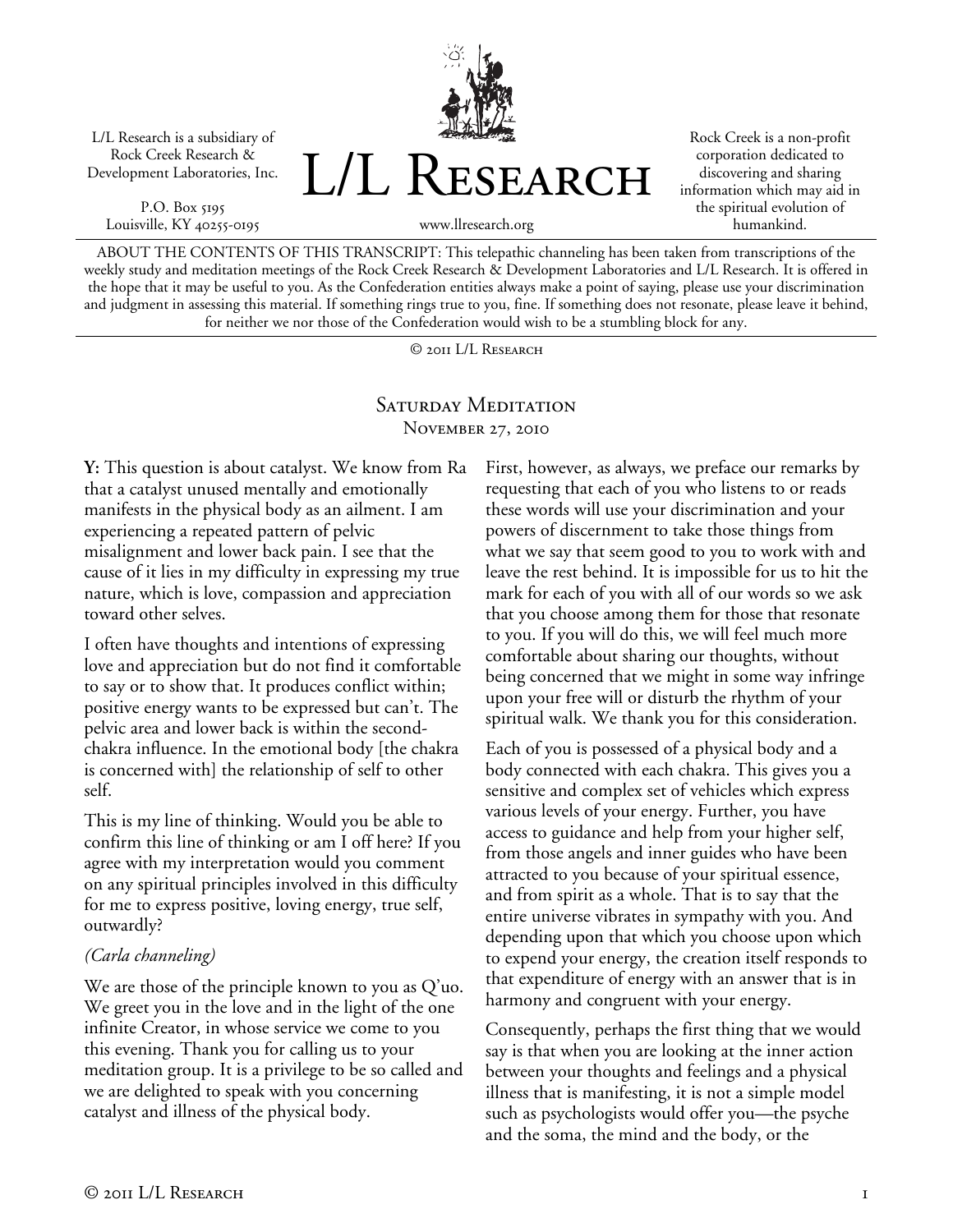emotions and the body. It is a complex system of bodies expressing the levels of your essence from the very top of your personality, the impulsivity, the spontaneity, the moment, down through various levels of your energy expenditure into the very roots of your consciousness, and beyond that, into the energy of your soul stream as a whole.

Therefore, it is improbable, if not impossible, that a simplistic concept shall prove to be the reliable answer when it comes to the connection between mind and body, or emotions and body. We do not discourage you from making, for instance, the assumption that because the portion of the body that is affected is in the orange-ray chakra area, that there is something to do with relationships within the mind and the emotions that is affecting the body. What we do wish to do is encourage you to lift up from literal connections and take upon yourself, in thinking about this relationship betwixt emotions and mind and the physical body, the kind of attitude a storyteller has.

When a storyteller is telling a story, there is a part of it, perhaps the backbone of it, that is literally so. But there are other elements in the story that create of it a tall tale or a yarn, as the saying goes, a tale that has been embroidered to emphasize certain aspects. It is helpful to tell yourself the story of the illness that you seem to be experiencing. It is helpful to relax the mind, imagine the self sitting at the campfire and telling the story of this to someone else in such a way that it catches some of the mystery that is between the lines of mind and body. For that which is inner to you is not simply a mind. It is not simply that which can compute, as this instrument would say when speaking of computers. It is not a tool only for intelligent thought, logical ratiocination, and the use of logic. It is also a mind that has tremendous access to intuition and insight, to poetry, to the melody of your life, not simply the words, but the song of it.

In many cases when there is physical illness that is not simply the basic story of one's main chakra expression, which in the case of orange ray is relationships with the self and with others. There is also the lifetime that has been spent living that story that is your story; experiencing deep emotions, positive and negative, so-called. There are tears in the story. There is laughter. There is heartbreak. There is suffering. There are all the interior processes that make of you a unique being, responding to the

catalyst of the incarnation moment by moment in your own unique way. No one else in the Creation shall respond just as do you. Your energy expenditures are your own choice. And as you mature in the spiritual life, they become more and more distinct, as you shake off the cultural conditioning of what this instrument would call "the buzz" or "the matrix" that engulfs those about you, and you, in its grasp.

Indeed, you may choose consciously not to be a part of the matrix. You may turn off your television. You may stop reading the newspaper. And yet, because of the fact that you are a social animal and your life revolves around relationships, as you go about your daily business and do your errands and purchase that which you need for comfort and the necessities of life, you pick up the buzz and the matrix, it is everywhere. Even if you eschew human society altogether, it shall come to you in the shape of your own issues, your own inner tensions and dynamics. In other words, your own ways of expending energy, psychic energy, intellectual energy, emotional energy, and spiritual energy.

You notice we did not speak of physical energy, although that certainly is a type of energy, because of the fact that your query has to do with the probable or possible effect of inner work upon the physical vehicle and its wellness. In the course of a lifetime, there will be repeating lessons. They repeat not to punish you but because of the way you have shaped your incarnation.

Before the incarnation began, you and your higher self carefully placed within that incarnation relationships, gifts and challenges that were designed to help you reduce distortion within your soul stream. You hoped in this lifetime to discipline your personality by bringing it more into balance with itself among the three energies of love, wisdom and power.

There are many entities whose goal is to open the heart. Before incarnation the assessment was that there was an overbalancing toward wisdom and consequently the challenges of a particular incarnation are set up to offer catalyst that has the result of opening the heart.

Others have an opinion of themselves before incarnation, when there is much more information on the full self available to them. They feel that they have been too much in the heart and have not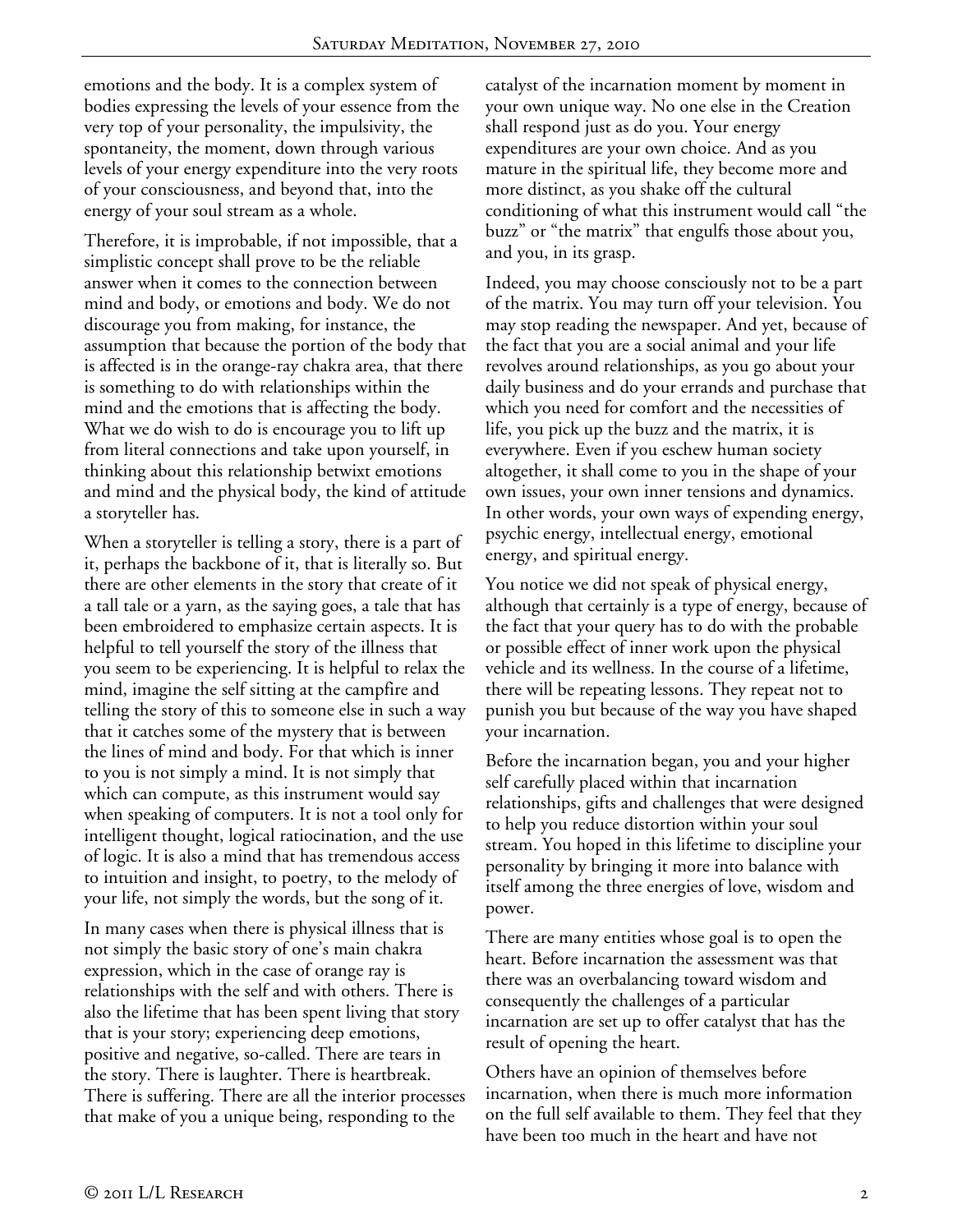attempted to learn the ways of wisdom. Often those who are wanderers, that is, [who] come from another density elsewhere in the creation of the Father, will find themselves to be uninterested in wisdom and interested only in the keenest and most compassionate love. Yet this is somewhat of a distorted balance, for compassion and love are balanced by wisdom so that there is compassionate wisdom and wise love.

There are also those who are concerned with that called power, which is created in love and in wisdom by the discipline of the personality. When an entity has become very disciplined, the issue then becomes the right use of power. And that may link either into love or into wisdom or into both. So it is difficult to offer one blanket statement as to how incarnations work because there are these three elements upon which it is possible to base the incarnational lessons of a lifetime.

However you set up your life, the idea was for it to spiral, not, as many feel, repeat. Rather, the image would be that of the spiraling staircase that moves upward, and yet, if you gaze up through the staircase from the bottom, you can see that there is that point in the staircase that repeats in each spiral. It is the same place relative to the center of the spiral, yet every time a lesson repeats, you are at a different place in the evolution of your mind, your body and your spirit.

So you are working on your incarnational lesson. You can think of it as an independent study in the School of Life. And yet when it comes around again, you cannot simply say, "Well that's the same thing," for you are at a different place in your development. So when it occurs, it is time to take it into consideration as if it were something new.

The benefit of understanding how incarnational lessons work is that when you see an incarnational lesson coming around again, when you see and hear your theme music playing, you do not have to become despairing or discouraged. You can simply say, "Ah, my incarnational theme has come around again. It is time to spend some heartfelt honor, respect and support upon this situation so that I may open this gift I have been given and appreciate it and cooperate with it."

We are not saying in any way that an illness such as the one known as Y has asked about is easy to take.

What we are saying is that even the challenges of an incarnation are gifts to be opened with thanksgiving.

Now let us look at the premise of this query. There is much about it that is accurate. It is indeed so that catalyst that is not used by the mind and the emotions finds its way towards expression in the physical body. But that statement is not the whole of the picture. That statement is one fundamental truth concerning the relation between the electrical body or the inner self and the physical body or the outer self.

One thing that we find helpful to suggest is that there are many entities who have chosen various ways to change their circumstances if parameters set before the incarnation are not met. Say that the desired incarnational lesson requires a certain amount of inner work of a certain kind. In this instrument, for instances, there are parameters to be met concerning the amount of inner work done to support outer work. Again and again within this incarnation this instrument has come up against a full stop, physically speaking. The balance has always been regained as the instrument was unable to do anything but inner work and consequently the frequency of energy that is non-physical was able to come into balance with the energies of physicality.

Why do people put such roadblocks in their own way? It seems counterproductive to stop the self from activities that seem service-to-others in polarity and a comfort to the self to perform. The reason is the desire of the self before incarnation to work on the balance of love, wisdom and power. There is that hope that such measures as the falling into illness and being unable to do physical activities will create an atmosphere and an environment in which the inner work may better be done. The self can still, through the action of free will, refuse to do that work. Yet the opportunity to do the work is provided by the illness.

We wish the questioner to understand that we are walking around this query with great care for the questioner, not wishing to infringe upon her free will but wishing to offer possible resources for thinking concerning this query. Therefore, if we seem to lift from one subject and come down upon another, it is because we feel that we have exhausted the useful material in a certain area and therefore move on to another consideration and we do that now.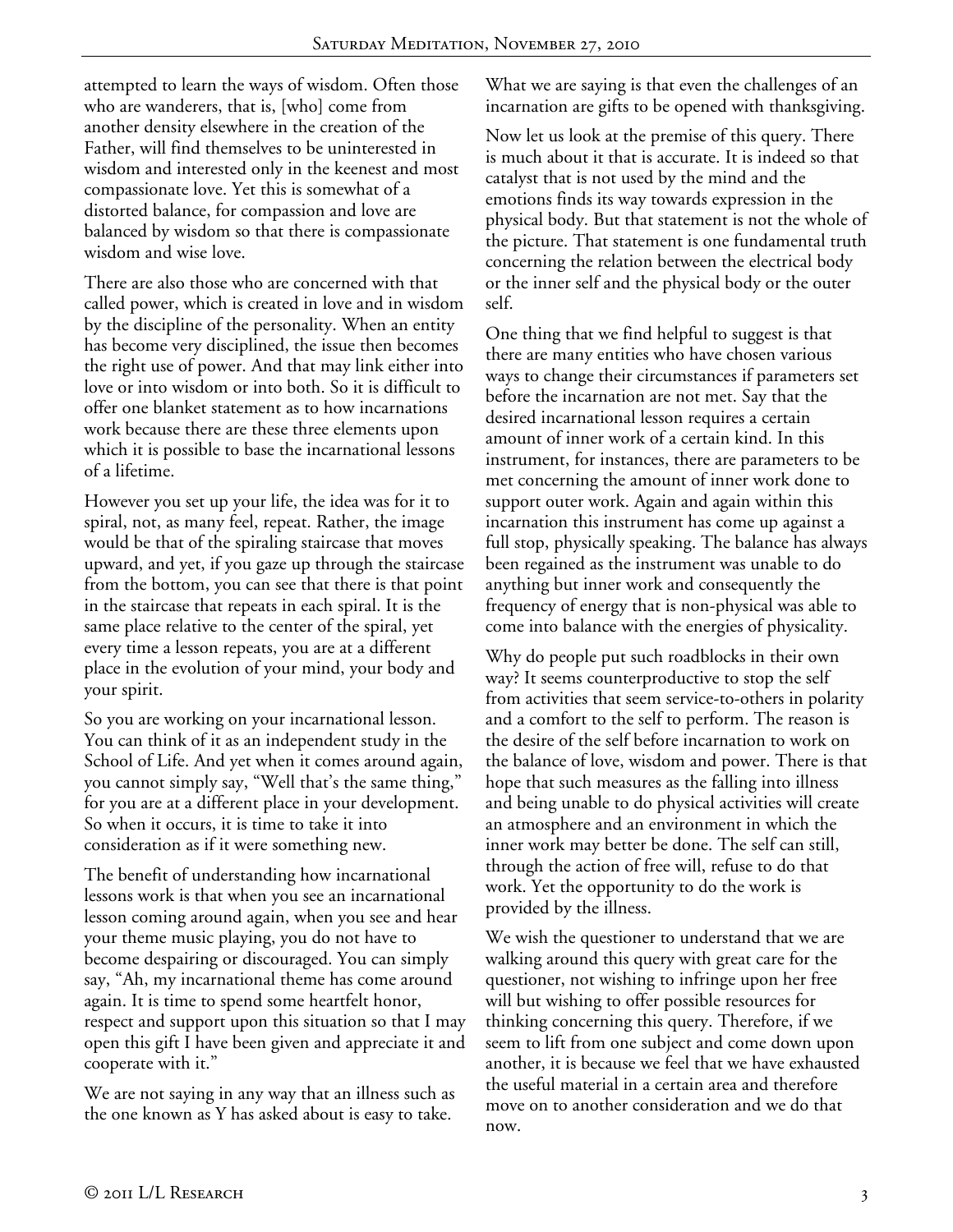We would look at the complexity of the chakra system for a moment for there are two ways in which to think about the orange-ray chakra that do not immediately come to mind. One interesting aspect of the orange-ray chakra is that while it is entirely concerned with relationships, the relationship of the self to the self is as important as the relationship of the self to other-selves. Frequently, when there is catalyst in the mind and in the heart that is unused by the self, it has to do with the relationship with the self rather than the relationship with another self.

It is tempting and seductive to gaze at an other self that seems to have an effect upon the situation as regards the chakra blockage, yet it is not necessarily accurate to assume that there is another self involved. Quite frequently, it is the self in relation to the self that creates the catalyst that manifests eventually in physical discomfort.

Now, how can this happen? How can a self be in relationship to itself? The answer to that lies in the way you are made up. You see, you feel as though you are a closed system, but in reality, you are an open system. You are part of a soul stream. And echoes and inklings of your whole self are constantly moving through the gateway of intelligent infinity as they find it possible to do so because of your open heart, and offer you expanded awareness in one aspect or another of your seeking.

Certain authors that you read, certain poems that you come across, music that you hear, those who offer wisdom, however you come across such voices, may well be part of a group with which you have had to deal in the past, and those words will be especially resonant to you. Where much energy has been expended in other incarnations, the intensity lingers.

And so, from mystery come feelings and sensibilities that may well not have to do with that which is in your immediate physical environment. You are a mysterious being. Much of you is hidden. And the glory of progressing through an incarnation in such a way that you are able to gain clarity, little by little, as to who you are and why you are here, is that you become able to see yourself in a different way; to see yourself not as a finite entity that has this and this and this characteristic, but rather to see yourself as an infinite being which contains all things so that there are vast number of possibilities for you, not a few but an infinite number.

This may not seem to help you immediately to think about the situation of physical discomfort and how that happened, but it is helpful to win through to a more and more undistorted view of yourself and your potential. There is tremendous health of mind, body and spirit in rejecting fear in all its forms.

As this applies to the orange-ray chakra and to the relationship of self to self, you may see yourself as an entity with many voices within her. There is the voice of your mother, your father, the voice of your teacher and another teacher and yet another; a voice of a friend, a lover, a mate, a child. All these possibilities are valid for you. They feel like your own voices. They feel like your own personality. But you have instead learned them because they were in your ear for long enough for you to begin interiorizing other entities' concepts of you, other entities' opinions of you.

It is not a small thing when someone disrespects you. If there is a parent in your ear saying, "You are no good. You'll never be worth anything. You never get it right," that will hurt you each and every time you interiorize that voice. Those are voices of fear and they are not accurate.

Each entity has dignity, integrity and selfhood that is excellent. The voices that try to tear away at that concept of self that sees and respects the self and loves the self are deleterious to the wellness of that integrated mind and body and spirit. And this is why we speak of fear and love, for those voices of fear need to be forgiven and allowed to leave, gently but firmly. When a thought as to one's unworthiness, foolishness or stupidity comes into the mind, remove it, knowing it is not accurate.

There is an activity that we would recommend highly as you work to clarify your understanding of yourself and that is attention paid to the present moment. Watch yourself throughout your day. When you see that something has triggered an impulse in you, pay attention to that trigger. The triggers are a sign of unexpressed pain.

Somewhere towards the end of the day, find yourself a little time and a little space so that you may think over the day and ponder each trigger that moved you. Say you had a reaction of irritation and impatience. This kind of reaction occurs when you strike something that is buried within you that has caused you pain. To each observing soul within incarnation, the rest of the world is as a hall of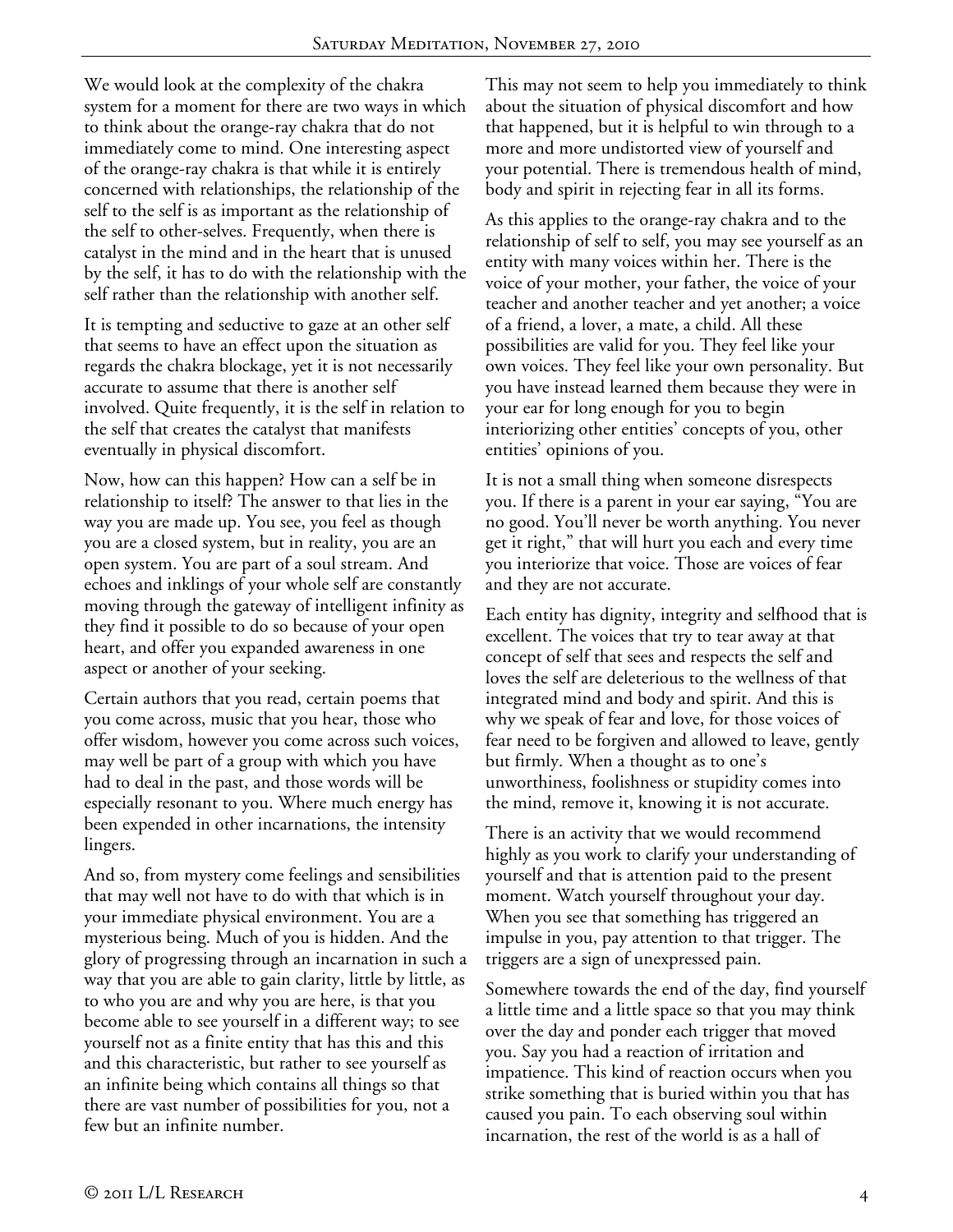mirrors. It helps you see yourself. When you react to someone else's behavior, you are reacting to that because you have not found it within yourself. You have not forgiven it. You have not asked it to work with you for the good, for the light, for the love of the infinite Creator. And so it remains in your shadow, unintegrated and unrecognized.

Therefore, those who irritate you, make you impatient, or make you angry or jealous or any of those seemingly difficult emotions are doing you the favor of bringing to your attention a part of yourself that you have neglected. And why would you not wish to neglect the murderer within you, the adulterer within you and so forth? But we are not suggesting that you act out all of these roles. We are suggesting that you gaze at the type of energy that is expended when you are working with certain emotions.

In many cases, you may see the activity of that emotion as a marker for buried pain. Perhaps the incident that originally caused you to bury this pain was so far back in your childhood that you cannot remember it. Yet it is holding attention within you that is toxic. So the more that you can ponder those triggers, feel them, respect them and pay attention to them, the more you will be able to come into balance within your chakra body, within your inner electrical bodies.

You do not do this by simply paying attention to the irritation and impatience. You move further than that. After you have focused on these feelings and really paid attention to your own pain, you then ask to experience the opposite of that emotion. Just as negative emotions are based in fear, so positive emotions are based in love. You're asking yourself to allow the dynamic opposite of patience and irritation to be felt by you with the same intensity that you felt the irritation.

You do not cause it to happen, but rather you allow it to happen by setting your intention to feel that and then allowing it to develop naturally. It may take some time at first but soon you will find that you have a knack for this and are able to hold in your mind the feeling of the fear-based emotion of impatience and irritation and the positive, lovebased emotions of compassion and serenity. And when you can see both things and know that you are both things, a healing takes place concerning that particular [emotion] …

## *(Side one of tape ends.) (Carla channeling)*

… and you are able to release the pain and feel the self as being larger than that pain and therefore free of being imprisoned or limited by the experience of that catalyst.

We would say to the questioner that it is well to come into a relationship with the self in which there is no fear, no tension, no judgment, and no tendency towards discouragement. The days of an incarnation are very limited and it is well to win freedom from the judgment towards the self that compromises that relationship of self to self. This instrument has often described the desired result of such work as falling in love with the self. When you are in love with someone, they can do no wrong. They might make an error, but it is a small thing. The essence of that person is so appreciated and seen in such a strong and clear light that there are simply ways to love that entity based on their imperfections as well as their perfections.

It is easier for the thoughtful and sensitive seeker to love another with that kind of romantic glow than it is to love the self with that same aura of deep appreciation and respect and yet, dear one, you deserve it. You have earned it over and over. You are worthy.

When the orange ray is compromised by unworthiness, it reflects upon the indigo ray as well, for the indigo ray is the higher chakra in which the self is steeped in the devotion to the Creator that allows for work in consciousness and for the passage of passive radiation of light.

So you see, there are echoes and inner relationships betwixt the chakra bodies, chakra to chakra to chakra, that are very subtle and impinge upon the situation of how the body manifests unused catalyst.

Finally, we would make observations concerning the tendency of the mind/body/spirit to solidify around the concept of pain. We do not say that pain and discomfort are not real. When the physical body is compromised it must complain. It is the nature of a physical body to do so. Yet there is not the solidity and cement-like quality to this pain that there seems to be on the surface.

Again, you are an open system and you are vulnerable to energy expenditures. Therefore pain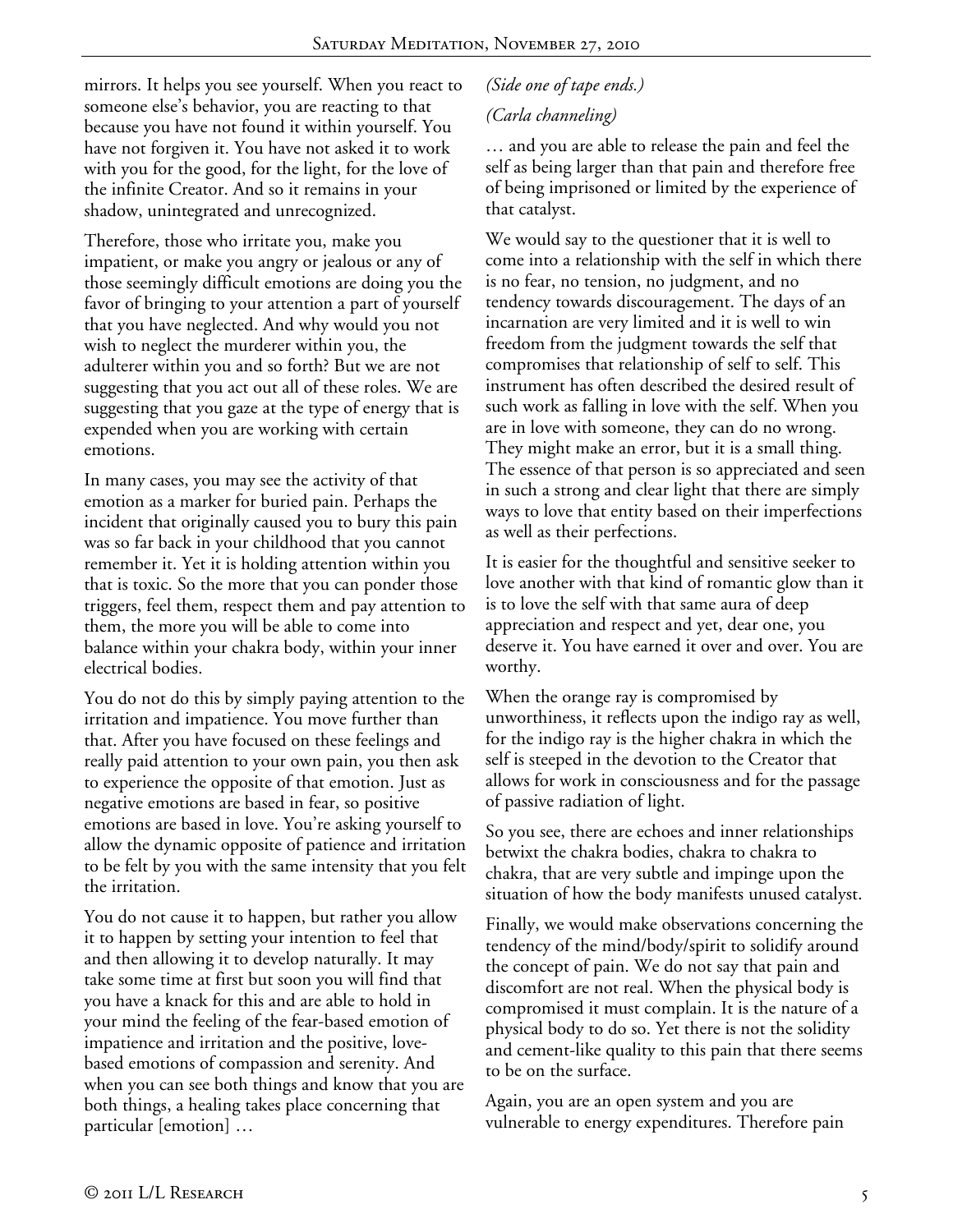can be far more transparent than it may seem. Indeed, there may be occasions when the challenge of moving through a difficult and painful experience physically enables the self to be in an emotional environment that is lifted up into the light to a vastly intensified degree.

This is due to the fact that pain has a remarkable ability to focus the mind and the body. And therefore, in that focused state, the mind and body are vulnerable to work in consciousness where the discomfort has acted as that which collects the self so that if the mind is then turned to spiritual goals, such as the hunger and thirst for the presence of the one infinite Creator, that focus can become an opening into the light. And much balancing work can be done in that heightened, sensitized state that is not likely to be done when the self is comfortable and relatively oblivious and unfocused.

Such are the subtleties of the gifts of discomfort of the physical type or the emotional, mental or spiritual type.

Above all, my sister, we would say to you that there is no punishment involved in physical discomfort, or emotional pain, or mental anguish, or spiritual dark nights of the soul. They are all environments, say, rooms into which you walk in which the energies offer certain gifts. If you take too literally the atmosphere in each room, you will solidify about yourself some version of the truth. We encourage you instead to remain open and fearless and, above all, non-judgmental as to the self. Rather than thinking about what you could have done or what you should do, think about why you are here, who you are and what you truly seek to do, to be, to manifest in this life. You have said that you have difficulty in expressing love. Express love to yourself. Work upon this within yourself. Work until you find yourself moving through an entire day without one single time that you say to yourself, "That was stupid, I didn't do that right." Let yourself love yourself. And if you can say to yourself, "I love you, I respect you, I honor you, I support you," you shall soon be able to say it to others.

We would at this time ask the one known as Y if she has a follow-up to this query. We are those of Q'uo.

**Y:** Well, originally I did have follow-up but I think you already answered it. I was going to ask if any physical ailment whatsoever, such as a simple cold or a twisted ankle, is a manifestation of unbalanced

energy on the mental/emotional level, but what I think you are saying is much more complex than that and there are other things involved.

We are those of Q'uo, and, my sister, we would certainly agree with you that the picture is more complex than that, yet at the same time we would not wish to take away from you the simple, logical understanding of the basic principle which is that when that catalyst that comes to you is not worked through on the mental and emotional level, it will manifest within the body. It is only to say that there are possibilities that become more likely as one is more sensitive and more activated or awake on the spiritual level, which have to do with those reactions which you cannot accomplish in such a way as to use the catalyst emotionally or mentally.

For instance, if there is placed within the physical body an electrical system that is only tangentially compatible with the vibrations of Planet Earth and the environment of Planet Earth, there will be inevitable challenges when the body is wired differently than the planet because of preincarnative choices. So there are inevitable failures of the nonphysical to be able to use up the catalyst before it finds a physical manifestation. And in such a situation, you need to give your physical body all the credit that it is due for it is dealing with a challenging situation in dealing with the vibrations of Earth as opposed to the vibrations of a fourthdensity, fifth-density or sixth-density environment. And yet that body carries you gallantly, supports you unquestioningly and offers the opportunity to be as you are—as all third-density entities are.

[Planet Earth is] a marvelous place where the infinite can express with infinity; that is to say, where the energies of the metaphysical can have a home and a place to radiate within the physical illusion that is in so many ways so heavy, so dark, and so limited. You are the light of the world. Let that be the comfort that strengthens you to meet the moment of discomfort when it occurs.

We are those of  $Q'$ uo, and find the energies of this instrument begin to wane. Consequently we shall take our leave of this instrument and this group, leaving each in the love and in the light of the one infinite Creator. We are known to you as the principle of Q'uo. We thank you with all our hearts for your courage and your determination to seek the